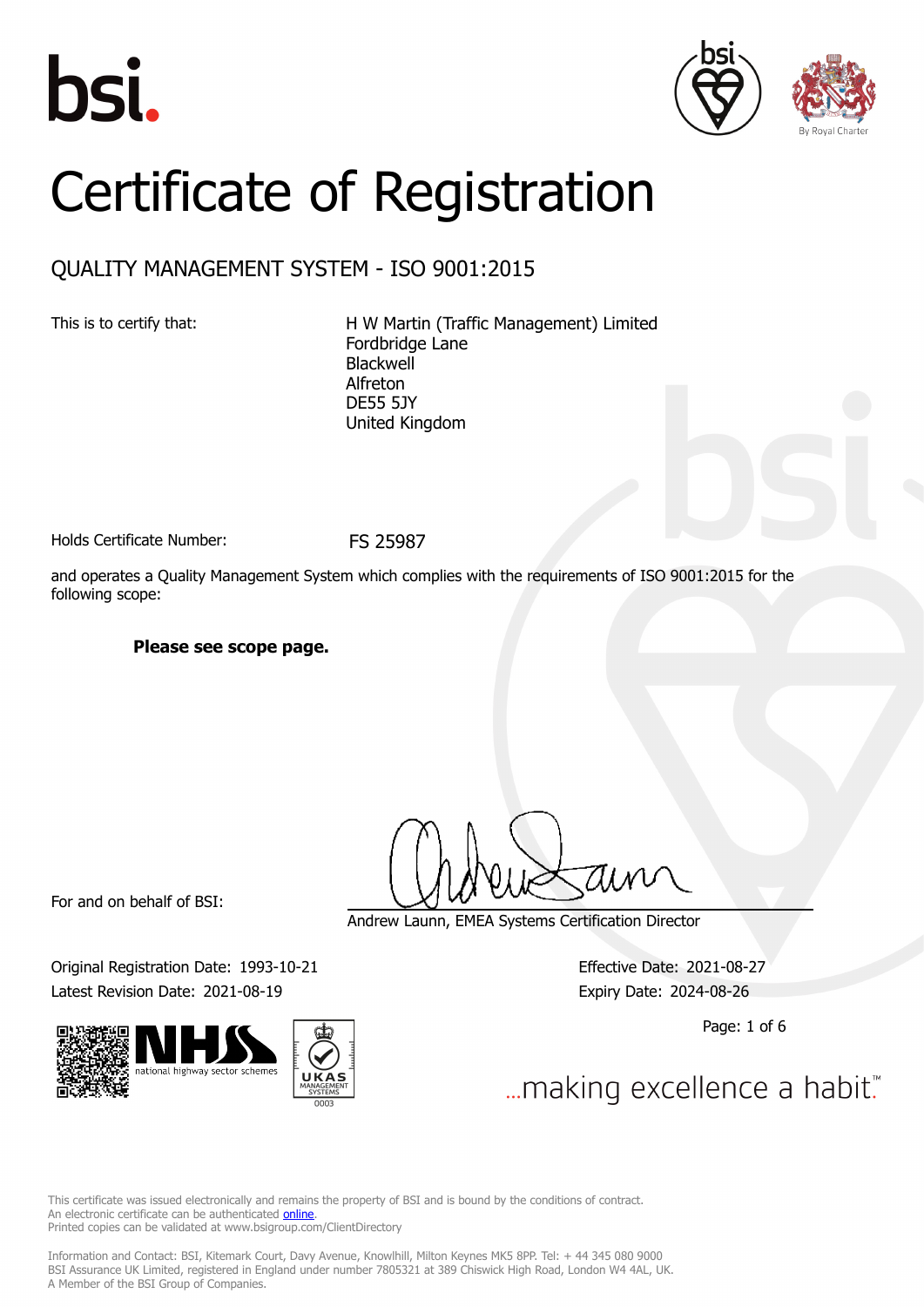## Registered Scope:

The installation, maintenance and removal of static temporary traffic management on motorways and high speed dual carriageways for schemes incorporating contraflow operations and/or temporary road markings in accordance with National Highway Sector Scheme 12A. The installation, maintenance and removal of static temporary traffic management on motorways and high speed dual carriageways for schemes not incorporating contraflow operations and/or temporary road markings, carried out in accordance with National Highway Sector Scheme 12B. Mobile traffic management for dual carriageways with and without hard shoulders and motorways in accordance with National Highway Sector Scheme 12C. Installing, maintaining and removing temporary traffic management on rural and urban roads, in accordance with National Highway Sector Scheme 12D for the following categories:

Static works, Static works plus dual carriageways, Static works plus convoy working, Static works plus multi-phase traffic signals. The assembly and provision of road traffic signs, permanent in accordance with National Highway Sector Scheme 9A.

Original Registration Date: 1993-10-21 Effective Date: 2021-08-27 Latest Revision Date: 2021-08-19 **Expiry Date: 2024-08-26** Expiry Date: 2024-08-26

Page: 2 of 6

This certificate was issued electronically and remains the property of BSI and is bound by the conditions of contract. An electronic certificate can be authenticated [online](https://pgplus.bsigroup.com/CertificateValidation/CertificateValidator.aspx?CertificateNumber=FS+25987&ReIssueDate=19%2f08%2f2021&Template=uk). Printed copies can be validated at www.bsigroup.com/ClientDirectory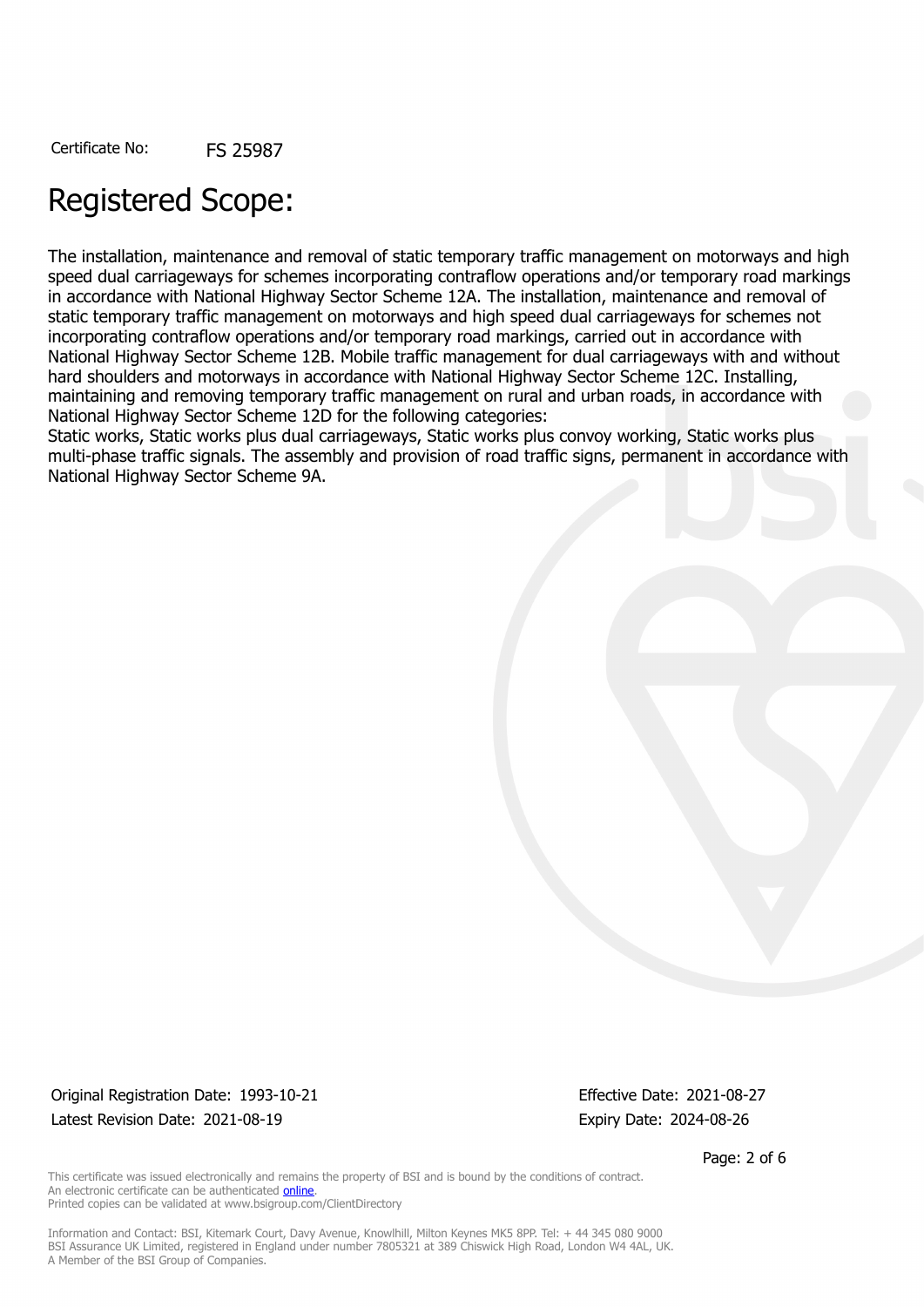| Location                                                                                                                        | <b>Registered Activities</b>                                                                                                                                                                                                                                                                                                                                                                                                                                                                                                                                                                                                                                                                                                                                                                                                                                                                                                                                                                                                                                                                                                                                                                                |
|---------------------------------------------------------------------------------------------------------------------------------|-------------------------------------------------------------------------------------------------------------------------------------------------------------------------------------------------------------------------------------------------------------------------------------------------------------------------------------------------------------------------------------------------------------------------------------------------------------------------------------------------------------------------------------------------------------------------------------------------------------------------------------------------------------------------------------------------------------------------------------------------------------------------------------------------------------------------------------------------------------------------------------------------------------------------------------------------------------------------------------------------------------------------------------------------------------------------------------------------------------------------------------------------------------------------------------------------------------|
| H W Martin (Traffic Management) Limited<br>Fordbridge Lane<br>Blackwell<br>Alfreton<br><b>DE55 5JY</b><br>United Kingdom        | The installation, maintenance and removal of static<br>temporary traffic management on motorways and high speed<br>dual carriageways for schemes incorporating contraflow<br>operations and/or temporary road markings in accordance<br>with National Highway Sector Scheme 12A. The installation,<br>maintenance and removal of static temporary traffic<br>management on motorways and high speed dual<br>carriageways for schemes not incorporating contraflow<br>operations and/or temporary road markings, carried out in<br>accordance with National Highway Sector Scheme 12B.<br>Mobile traffic management for dual carriageways with and<br>without hard shoulders and motorways in accordance with<br>National Highway Sector Scheme 12C. Installing, maintaining<br>and removing temporary traffic management on rural and<br>urban roads, in accordance with National Highway Sector<br>Scheme 12D for the following categories: Static works Static<br>works plus dual carriageways Static works plus convoy<br>working Static works plus multi-phase traffic signals.<br>The assembly and provision of road traffic signs, permanent<br>in accordance with National Highway Sector Scheme 9A. |
| H W Martin (Traffic Management) Limited<br>Drum Industrial Estate<br>Chester le Street<br>DH <sub>2</sub> 1ST<br>United Kingdom | The installation, maintenance and removal of static<br>temporary traffic management on motorways and high speed<br>dual carriageways for schemes incorporating contraflow<br>operations and/or temporary road markings in accordance<br>with National Highway Sector Scheme 12A. The installation,<br>maintenance and removal of static temporary traffic<br>management on motorways and high speed dual<br>carriageways for schemes not incorporating contraflow<br>operations and/or temporary road markings, carried out in<br>accordance with National Highway Sector Scheme 12B.<br>Installing, maintaining and removing temporary traffic<br>management on rural and urban roads, in accordance with<br>National Highway Sector Scheme 12D for the following<br>categories: Static works Static works plus dual carriageways<br>Static works plus convoy working Static works plus multi-<br>phase traffic signals. The assembly and provision of road<br>traffic signs, permanent in accordance with National Highway<br>Sector Scheme 9A.                                                                                                                                                           |

Original Registration Date: 1993-10-21 Effective Date: 2021-08-27 Latest Revision Date: 2021-08-19 Expiry Date: 2024-08-26

Page: 3 of 6

This certificate was issued electronically and remains the property of BSI and is bound by the conditions of contract. An electronic certificate can be authenticated **[online](https://pgplus.bsigroup.com/CertificateValidation/CertificateValidator.aspx?CertificateNumber=FS+25987&ReIssueDate=19%2f08%2f2021&Template=uk)**. Printed copies can be validated at www.bsigroup.com/ClientDirectory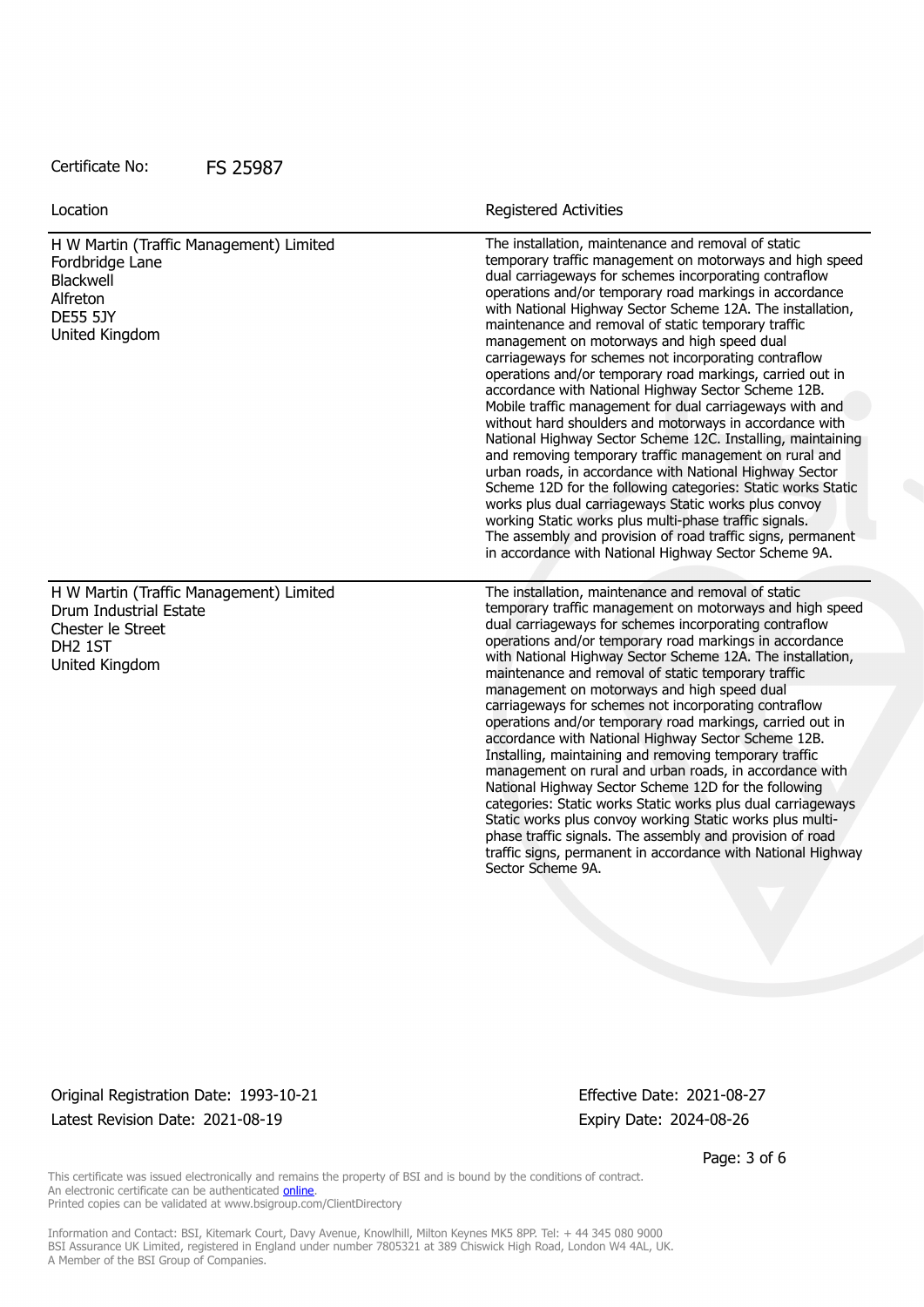H W Martin (Traffic Management) Limited Unit 3 Wrangaton Business Park **Wrangaton** South Brent TQ10 9GQ United Kingdom The installation, maintenance and removal of static temporary traffic management on motorways and high speed dual carriageways for schemes incorporating contraflow operations and/or temporary road markings in accordance with National Highway Sector Scheme 12A. The installation, maintenance and removal of static temporary traffic management on motorways and high speed dual carriageways for schemes not incorporating contraflow operations and/or temporary road markings, carried out in accordance with National Highway Sector Scheme 12B. Mobile traffic management for dual carriageways with and without hard shoulders and motorways in accordance with National Highway Sector Scheme 12C. Installing, maintaining and removing temporary traffic management on rural and urban roads, in accordance with National Highway Sector Scheme 12D for the following categories: Static works Static works plus dual carriageways Static works plus convoy working Static works plus multi-phase traffic signals. The assembly and provision of road traffic signs, permanent in accordance with National Highway Sector Scheme 9A. H W Martin (Traffic Management) Limited Widnes Site 4 Finlan Road Widnes WA8 7RZ United Kingdom The installation, maintenance and removal of static temporary traffic management on motorways and high speed dual carriageways for schemes incorporating contraflow operations and/or temporary road markings in accordance with National Highway Sector Scheme 12A. The installation, maintenance and removal of static temporary traffic management on motorways and high speed dual carriageways for schemes not incorporating contraflow operations and/or temporary road markings, carried out in accordance with National Highway Sector Scheme 12B. Mobile traffic management for dual carriageways with and without hard shoulders and motorways in accordance with National Highway Sector Scheme 12C. Installing, maintaining and removing temporary traffic management on rural and urban roads, in accordance with National Highway Sector Scheme 12D for the following categories: Static works Static works plus dual carriageways Static works plus convoy working Static works plus multi-phase traffic signals. The assembly and provision of road traffic signs, permanent in accordance with National Highway Sector Scheme 9A. Location **Exercise 2018 Location Registered Activities** 

Original Registration Date: 1993-10-21 Effective Date: 2021-08-27 Latest Revision Date: 2021-08-19 **Expiry Date: 2024-08-26** Expiry Date: 2024-08-26

Page: 4 of 6

This certificate was issued electronically and remains the property of BSI and is bound by the conditions of contract. An electronic certificate can be authenticated [online](https://pgplus.bsigroup.com/CertificateValidation/CertificateValidator.aspx?CertificateNumber=FS+25987&ReIssueDate=19%2f08%2f2021&Template=uk). Printed copies can be validated at www.bsigroup.com/ClientDirectory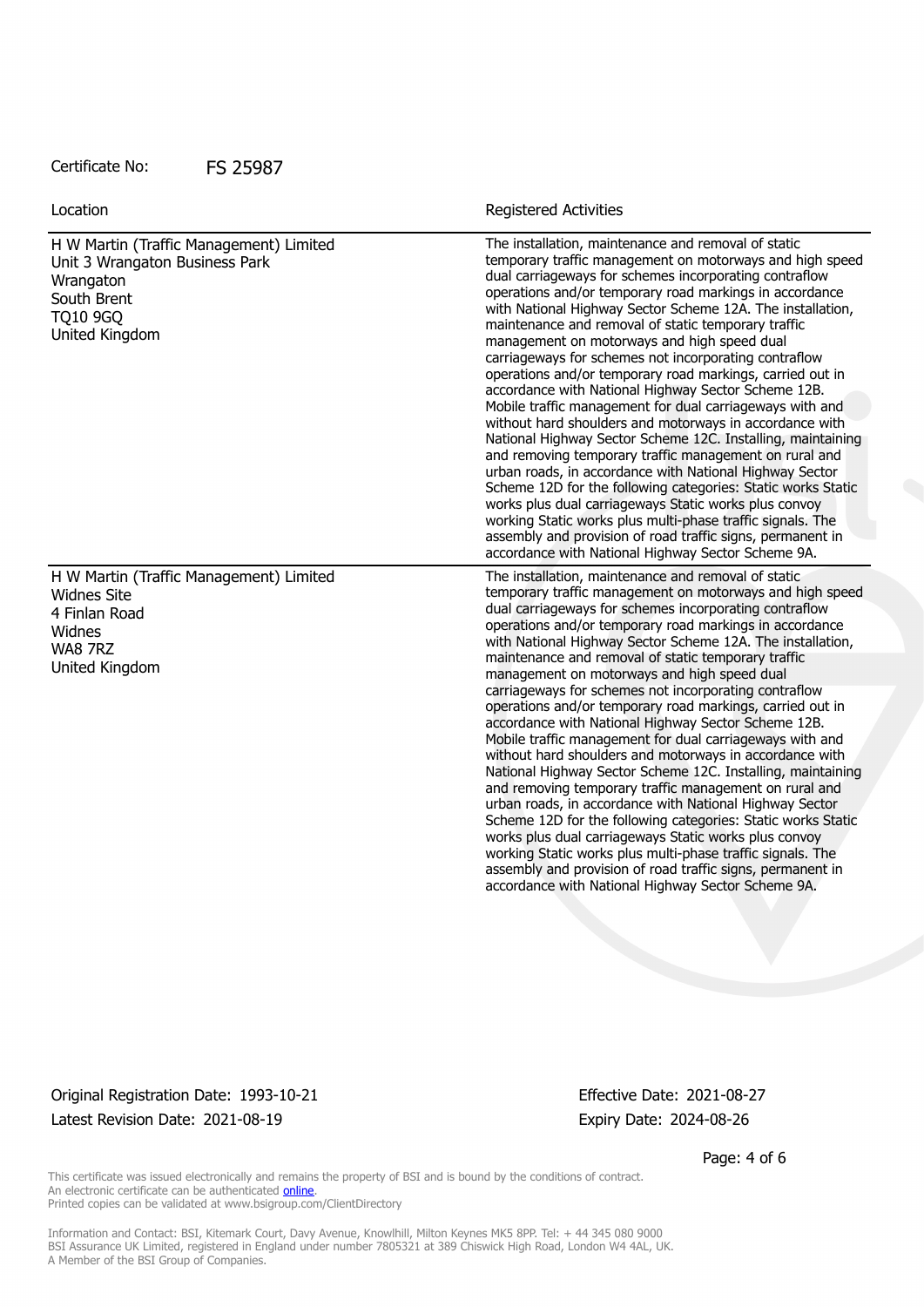H W Martin (Traffic Management) Limited Unit 5 and 10, Mill Place Platt Industrial Estate Maidstone Road Platt Sevenoaks TN15 8FD United Kingdom

Location **Exercise 2018 Location Registered Activities** 

The installation, maintenance and removal of static temporary traffic management on motorways and high speed dual carriageways for schemes incorporating contraflow operations and/or temporary road markings in accordance with National Highway Sector Scheme 12A. The installation, maintenance and removal of static temporary traffic management on motorways and high speed dual carriageways for schemes not incorporating contraflow operations and/or temporary road markings, carried out in accordance with National Highway Sector Scheme 12B. Mobile traffic management for dual carriageways with and without hard shoulders and motorways in accordance with National Highway Sector Scheme 12C. Installing, maintaining and removing temporary traffic management on rural and urban roads, in accordance with National Highway Sector Scheme 12D for the following categories: Static works Static works plus dual carriageways Static works plus convoy working Static works plus multi-phase traffic signals. The assembly and provision of road traffic signs, permanent in accordance with National Highway Sector Scheme 9A. The installation, maintenance and removal of static temporary traffic management on motorways and high speed dual carriageways for schemes incorporating contraflow operations and/or temporary road markings in accordance with National Highway Sector Scheme 12A. The installation, maintenance and removal of static temporary traffic management on motorways and high speed dual carriageways for schemes not incorporating contraflow operations and/or temporary road markings, carried out in accordance with National Highway Sector Scheme 12B. Mobile traffic management for dual carriageways with and without hard shoulders and motorways in accordance with National Highway Sector Scheme 12C. Installing, maintaining and removing temporary traffic management on rural and urban roads, in accordance with National Highway Sector Scheme 12D for the following categories: Static works Static works plus dual carriageways Static works plus convoy

H W Martin (Traffic Management) Limited 1 Stirling Way Bretton **Peterborough** PE3 8YD United Kingdom

Original Registration Date: 1993-10-21 Effective Date: 2021-08-27 Latest Revision Date: 2021-08-19 **Expiry Date: 2024-08-26** Expiry Date: 2024-08-26

working Static works plus multi-phase traffic signals. The assembly and provision of road traffic signs, permanent in accordance with National Highway Sector Scheme 9A.

Page: 5 of 6

This certificate was issued electronically and remains the property of BSI and is bound by the conditions of contract. An electronic certificate can be authenticated [online](https://pgplus.bsigroup.com/CertificateValidation/CertificateValidator.aspx?CertificateNumber=FS+25987&ReIssueDate=19%2f08%2f2021&Template=uk). Printed copies can be validated at www.bsigroup.com/ClientDirectory